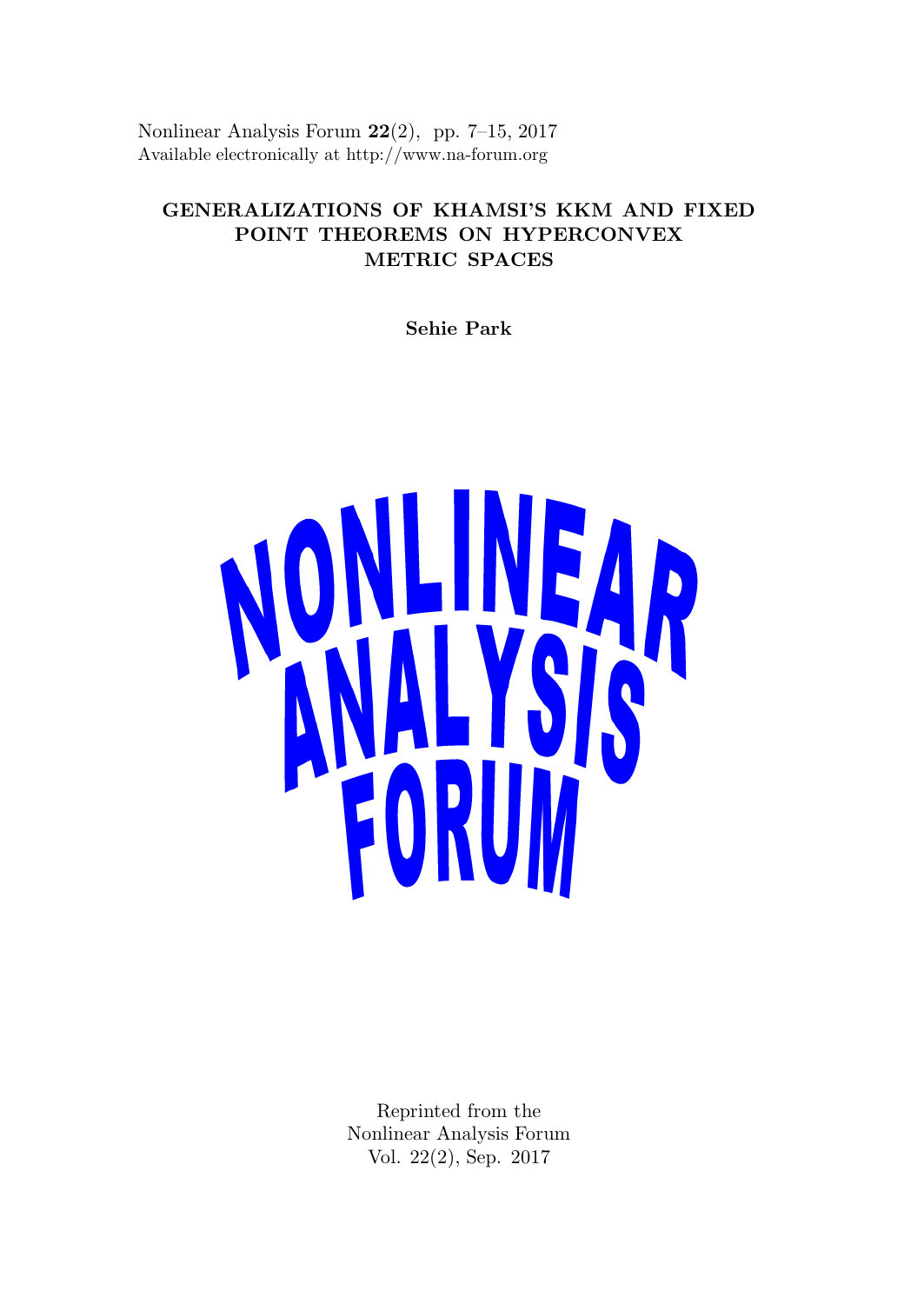Nonlinear Analysis Forum  $22(2)$ , pp. 7–15, 2017 Available electronically at http://www.na-forum.org

# GENERALIZATIONS OF KHAMSI'S KKM AND FIXED POINT THEOREMS ON HYPERCONVEX METRIC SPACES

### Sehie Park

The National Academy of Sciences, Republic of Korea Seoul 06579, KOREA; and Department of Mathematical Sciences Seoul National University Seoul 08826, KOREA E-mail : park35@snu.ac.kr, sehiepark@gmail.com

Abstract. In 1996, Khamsi established the KKM theorem for hyperconvex metric spaces and applied it to obtain a Schauder type fixed point theorem. This line of study has been followed by a large number of authors. In this article, we show that the KKM theorem, best approximation theorem, and the Schauder type fixed point theorem for hyperconvex metric spaces due to Khamsi can be extended to partial KKM metric spaces.

## 1. Introduction

In 1996, Khamsi [7] introduced the class of the Knaster-Kuratowski-Mazurkiewicz type maps (simply KKM maps) on metric spaces, established the KKM theorem for hyperconvex metric spaces, and applied it to obtain a Schauder type fixed point theorem. This is the origin of the KKM theory of hyperconvex metric spaces and related topics in more than fifty subsequent articles appeared in the literature; see [20] and the references therein.

Since 2006, we established the KKM theory of abstract convex spaces and the multimap classes  $\mathcal{RC}$  and  $\mathcal{RD}$  related to generalizations of KKM maps; see [10-18]. Later, it is known that most of the results in the KKM theory of hyperconvex metric spaces are simple consequences of much more general results on KKM spaces due to ourselves; see [20].

In this article, we show that the KKM theorem, best approximation theorem, and the Schauder type fixed point theorem for hyperconvex metric spaces in [7] can be extended to partial KKM metric spaces.

Section 2 is a preliminary on our abstract convex space theory. In Section 3, we are concerned with KKM maps in metric spaces. In fact, we show that every hyperconvex metric space is a KKM space and hence, can be

Received & Accepted: Apr. 2017, Online Published: Sep. 2017.

<sup>2010</sup> Mathematics Subject Classification: Primary 47H09, Secondary 47H10.

Key words and phrases: abstract convex space, KKM map, fixed point, admissible set.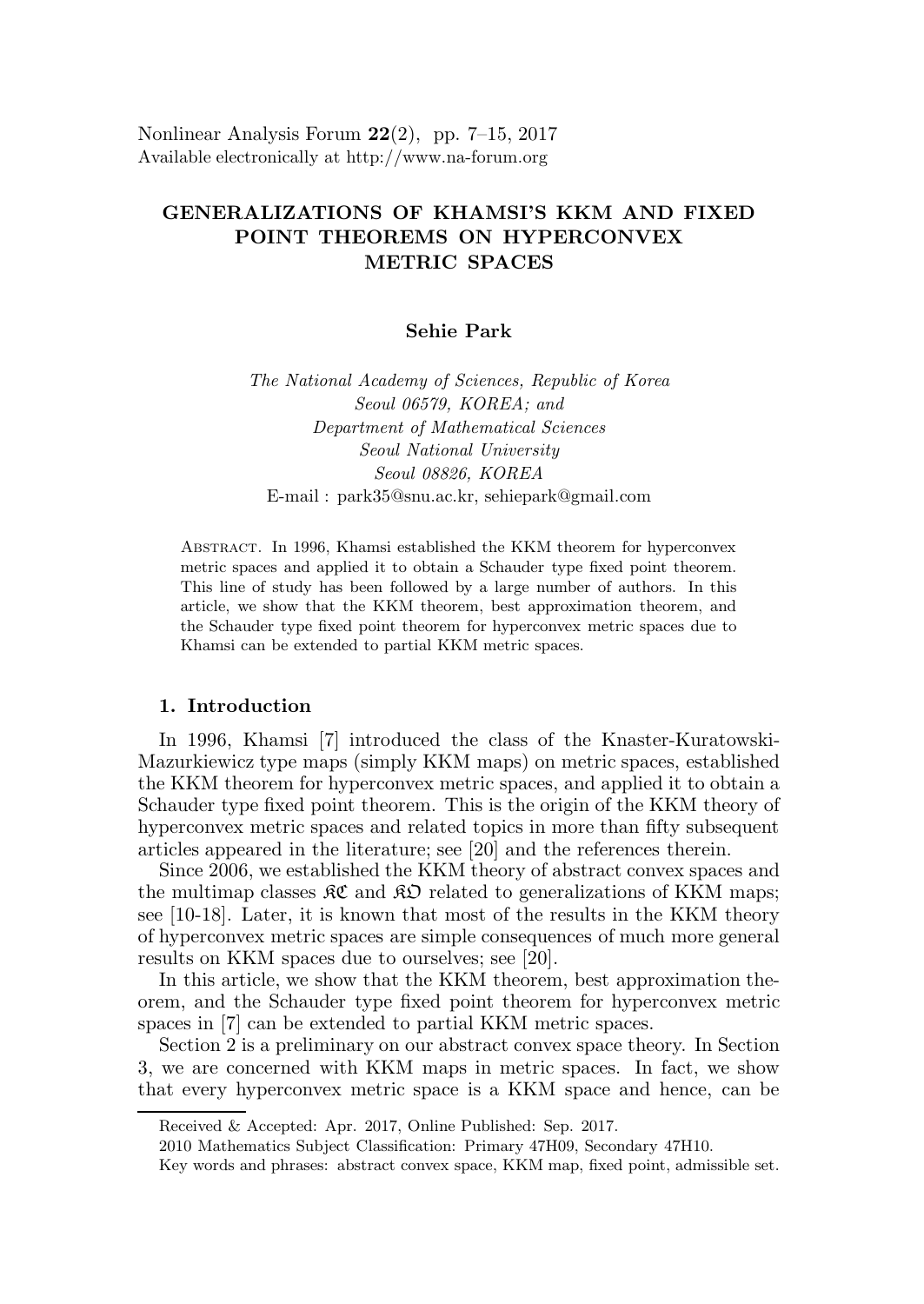8 Sehie Park

applicable to the theory of KKM spaces developed by ourselves in [16] with some corrections in [19]. Section 4 devotes to generalize the KKM theorem, the best approximation theorem, and the Schauder type fixed point theorem for hyperconvex metric spaces in [7] to corresponding ones in partial KKM metric spaces. Finally, in Section 5, we add further comments to improve the contents of Khamsi [7] and Yuan [21].

## 2. Abstract convex spaces

For the basic concepts on our abstract convex spaces and partial KKM spaces, we follow [16] with some modifications and the references therein:

**Definition 2.1.** Let E be a topological space, D a nonempty set,  $\langle D \rangle$  the set of all nonempty finite subsets of D, and  $\Gamma : \langle D \rangle \longrightarrow E$  a multimap with nonempty values  $\Gamma_A := \Gamma(A)$  for  $A \in \langle D \rangle$ . The triple  $(E, D; \Gamma)$  is called an abstract convex space whenever the Γ-convex hull of any  $D' \subset D$  is denoted and defined by

$$
\mathrm{co}_{\Gamma}D':=\bigcup\{\Gamma_A:A\in\langle D'\rangle\}\subset E.
$$

A subset X of E is called a  $\Gamma$ -convex subset of  $(E, D; \Gamma)$  relative to some  $D' \subset D$  if for any  $N \in \langle D' \rangle$ , we have  $\Gamma_N \subset X$ , that is,  $\text{co}_{\Gamma} D' \subset X$ .

When  $D \subset E$ , a subset X of E is said to be  $\Gamma$ -convex if co $\Gamma(X \cap D) \subset X$ ; in other words, X is Γ-convex relative to  $D' := X \cap D$ . In case  $E = D$ , let  $(E; \Gamma) := (E, E; \Gamma).$ 

Remark 2.2. Recently the present author was informed that abstract convex spaces were named Γ-convex spaces by Zafarani [23] earlier in 2004.

**Definition 2.3.** Let  $(E, D; \Gamma)$  be an abstract convex space. If a multimap  $G: D \longrightarrow E$  satisfies

$$
\Gamma_A \subset G(A) := \bigcup_{y \in A} G(y) \quad \text{for all } A \in \langle D \rangle,
$$

then  $G$  is called a KKM map.

**Definition 2.4.** The *partial KKM principle* for an abstract convex space  $(E, D; \Gamma)$  is the statement that, for any closed-valued KKM map  $G: D \rightarrow$ E, the family  $\{G(y)\}_{y\in D}$  has the finite intersection property. The KKM principle is the statement that the same property also holds for any openvalued KKM map.

An abstract convex space is called a *(partial) KKM space* if it satisfies the (partial) KKM principle, resp.

Now we have the following well-known diagram for triples  $(E, D; \Gamma)$ :

 $Simplex \Longrightarrow Convex subset of a t.v.s. \Longrightarrow Convex space \Longrightarrow H-space$ 

 $\implies$  G-convex space  $\iff \phi_A$ -space  $\implies$  KKM space

 $\Rightarrow$  Partial KKM space  $\Rightarrow$  Abstract convex space.

Note that each implication in the above diagram is proper; that is, its converse does not hold.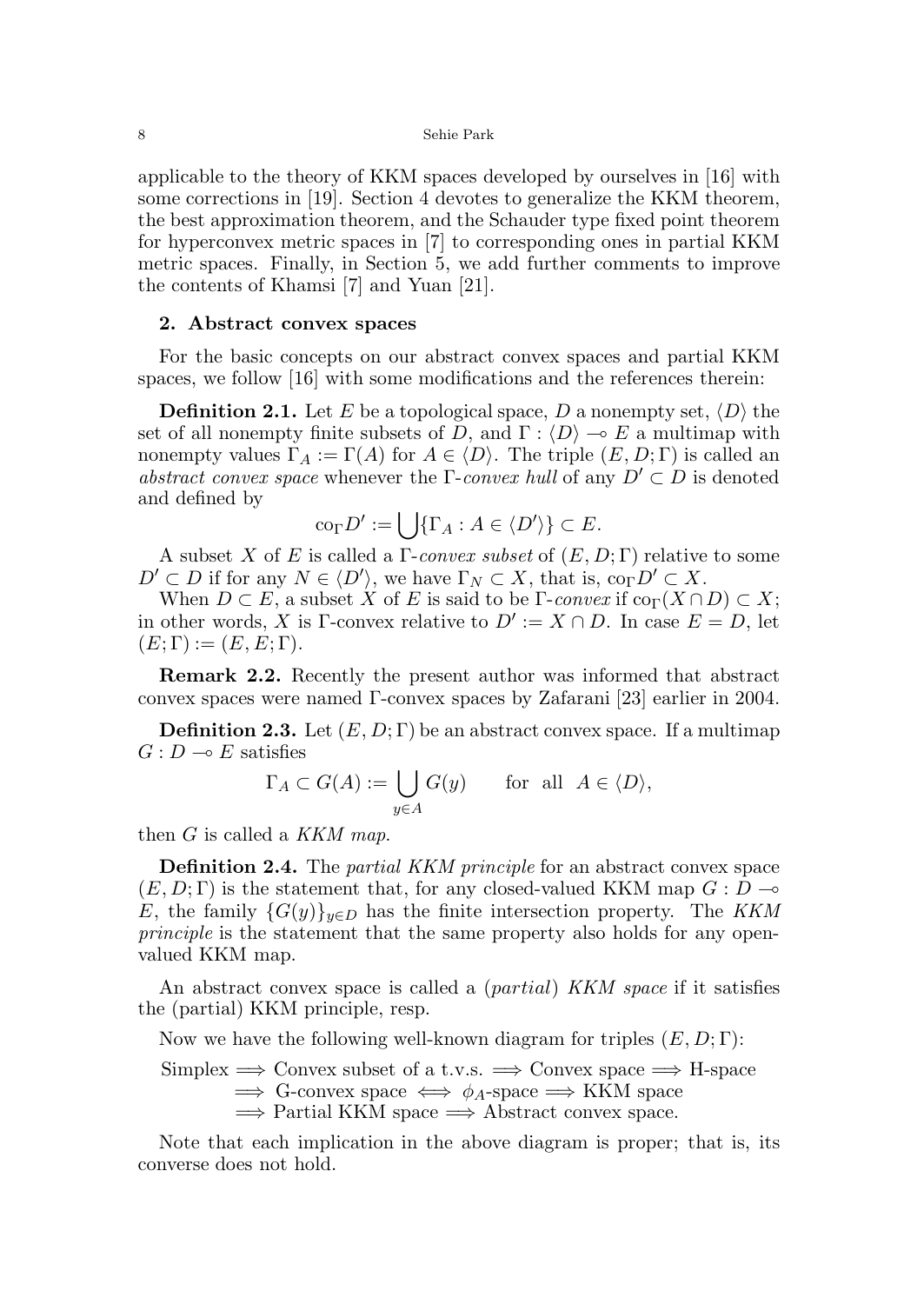#### 3. KKM maps in metric spaces

Let A be a nonempty bounded subset of a metric space  $(M, d)$ . Then we define the following as in Khamsi [7]:

(i)  $BI(A) = ad(A) := \bigcap \{ B \subset M : B$  is a closed ball in M such that  $A \subset B$ .

(ii)  $\mathcal{A}(M) := \{A \subset M : A = \text{BI}(A)\}\text{, i.e., } A \in \mathcal{A}(M) \text{ iff } A \text{ is an inter-}$ section of closed balls. In this case we will say  $A$  is an *admissible* subset of M.

(iii) A is called *subadmissible*, if for each  $N \in \langle A \rangle$ , BI(N)  $\subset A$ . Obviously, if  $A$  is an admissible subset of  $M$ , then  $A$  must be subadmissible.

For a point  $x \in M$  and  $t > 0$ , let

$$
B(x,t) := \{ y \in M : d(x,y) \le t \}.
$$

We introduce new definitions:

**Definition 3.1.** An abstract convex space  $(M, D; \Gamma)$  is called simply a metric space if  $(M, d)$  is a metric space,  $D \subset M$  is nonempty, and  $\Gamma : \langle D \rangle \to$  $\mathcal{A}(M)$  is a map such that  $\Gamma_A := \text{BI}(A) \in \mathcal{A}(M)$  for each  $A \in \langle D \rangle$ . A map  $G: D \longrightarrow M$  is a KKM map if  $\Gamma_A \subset G(A)$  for each  $A \in \langle D \rangle$ .

A Γ-convex subset of  $(M, D; \Gamma)$  is subadmissible and conversely.

Example 3.2. For the following examples, we can make metric spaces  $(M, D; \Gamma).$ 

- 1. Any normed vector space.
- 2. Any metrizable topological vector space.
- 3. Any hyperconvex metric spaces; see below.

**Remark 3.3.** 1. Let  $X$  be a nonempty subadmissible subset of a metric space  $(M, d)$ , D a nonempty subset of X such that  $B(D) \subset X$ . In [3, Theorem 4, it is claimed that  $(X, D; \Gamma)$  is a partial KKM space with an incorrect proof.

2. A variant of the KKM map is given in [4].

**Definition 3.4.** A triple  $(X, D; \Gamma)$  is called an H-space if X is a topological space, D is a nonempty subset of X, and  $\Gamma = {\lbrace \Gamma_A \rbrace}$  is a family of contractible (or, more generally,  $\omega$ -connected) subsets of X indexed by  $A \in \langle D \rangle$  such that  $\Gamma_A \subset \Gamma_B$  whenever  $A \subset B \in \langle D \rangle$ .

If  $D = X$ , we denote  $(X; \Gamma)$  instead of  $(X, X; \Gamma)$ , which is called a c-space by Horvath [6] or an H-space by Bardaro and Ceppitelli [2].

Horvath noted that a torus, the Möbius band, or the Klein bottle can be regarded as c-spaces, and these are examples of compact c-spaces without having the fixed point property.

Now we recall some notions and basic facts about hyperconvex metric spaces.

The following is due to Aronszajn and Panitchpakdi [1]: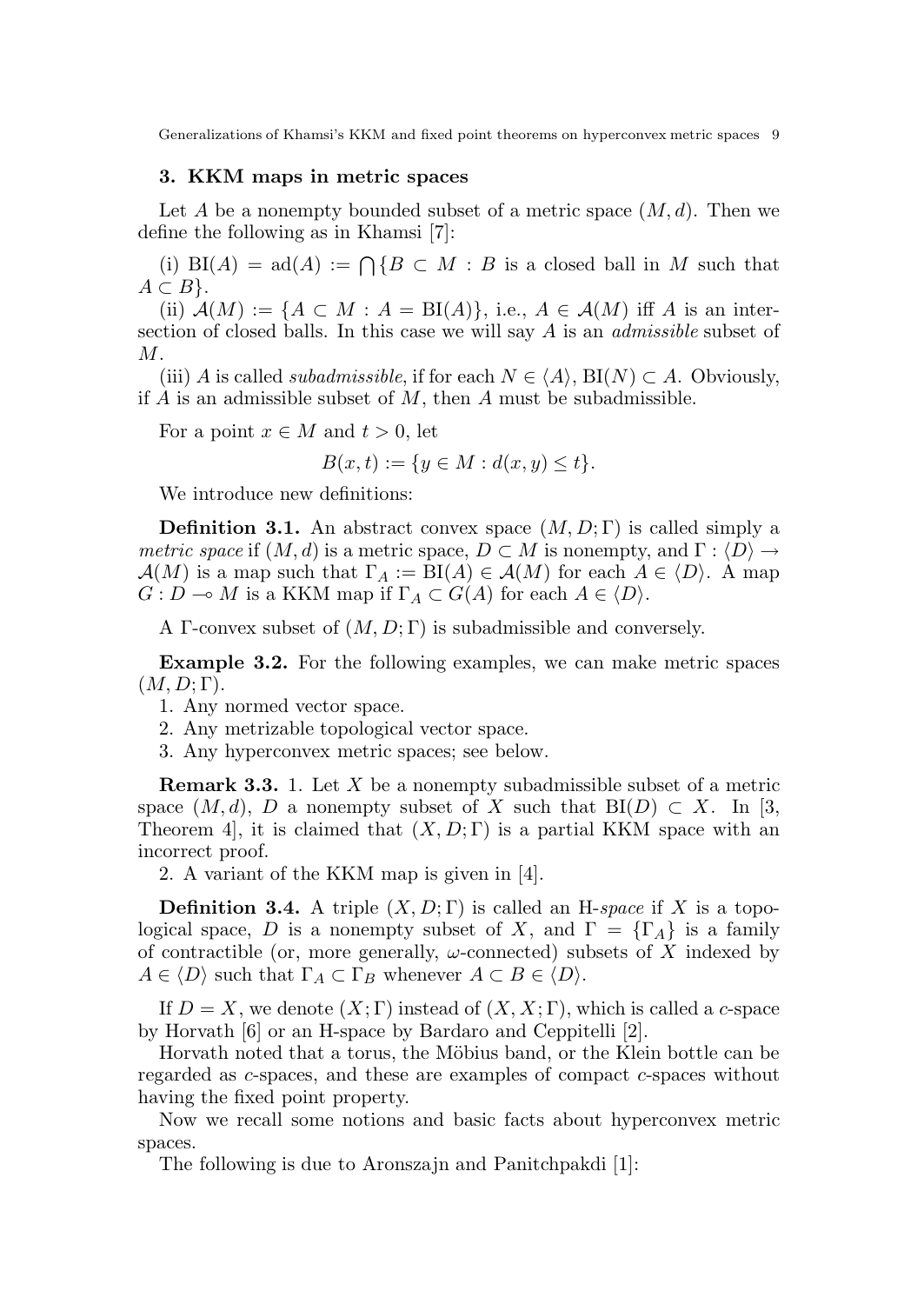**Definition 3.5.** A metric space  $(H, d)$  is said to be *hyperconvex* if  $\bigcap_{\alpha} B(x_{\alpha}, r_{\alpha}) \neq \emptyset$  for any collection  $\{B(x_{\alpha}, r_{\alpha})\}$  of closed balls in H for which  $d(x_{\alpha}, x_{\beta}) \leq r_{\alpha} + r_{\beta}$ .

It is known that a normed vector space  $X$  is not hyperconvex in general, and the spaces  $(\mathbb{R}^n, || \cdot ||_{\infty}), l^{\infty}, L^{\infty}$  and  $\mathbb{R}$ -trees are hyperconvex.

Since each admissible subset of a hyperconvex metric space is hyperconvex and hence contractible, the following is due to Horvath [6]:

**Lemma 3.6.** Any hyperconvex metric space H is a c-space  $(H; \Gamma)$ , where  $\Gamma_A = BI(A)$  for each  $A \in \langle H \rangle$ .

From Lemma 3.6 and our KKM theory, we have the following:

Lemma 3.7. Every hyperconvex metric space is a KKM metric space, that is, a metric space satisfying the KKM principle.

From this, hyperconvex metric spaces satisfy all of the results in the KKM theory appeared in [16] with some corrections in [19].

### 4. KKM theorems and fixed point theorems

In this section, we generalize the KKM theorem, best approximation theorem, and the Schauder type fixed point theorem for hyperconvex metric spaces in [7] to corresponding ones for partial KKM metric spaces. In each proof, we follow faithfully the original one given by Khamsi [7].

From the partial KKM principle we have a whole intersection property of the Fan type as follows [16, 17, 18]:

**Theorem 4.1.** Let  $(E, D; \Gamma)$  be a partial KKM space [resp. KKM] space]and  $G: D \to E$  a KKM map such that

(1) G is closed-valued [resp. open-valued].

Then the family  $\{G(z) : z \in D\}$  has the finite intersection property. Moreover, suppose that

(2)  $\bigcap_{z \in N} G(z)$  is compact for some  $N \in \langle D \rangle$ . Then we have  $\bigcap_{z\in D} G(z) \neq \emptyset$ .

This theorem is an immediate routine consequence of the definition of partial KKM spaces, and implies the Fan matching property, some geometric property, the Fan-Browder fixed point property, some minimax inequality, several variational inequalities, von Neumann type minimax theorems, Nash equilibrium theorems, and many others. See [16] with some corrections in [19] and the references therein.

In order to prove the analogue of Ky Fan's best approximation theorem [5] for partial KKM metric spaces, we need the following direct application of Theorem 4.1.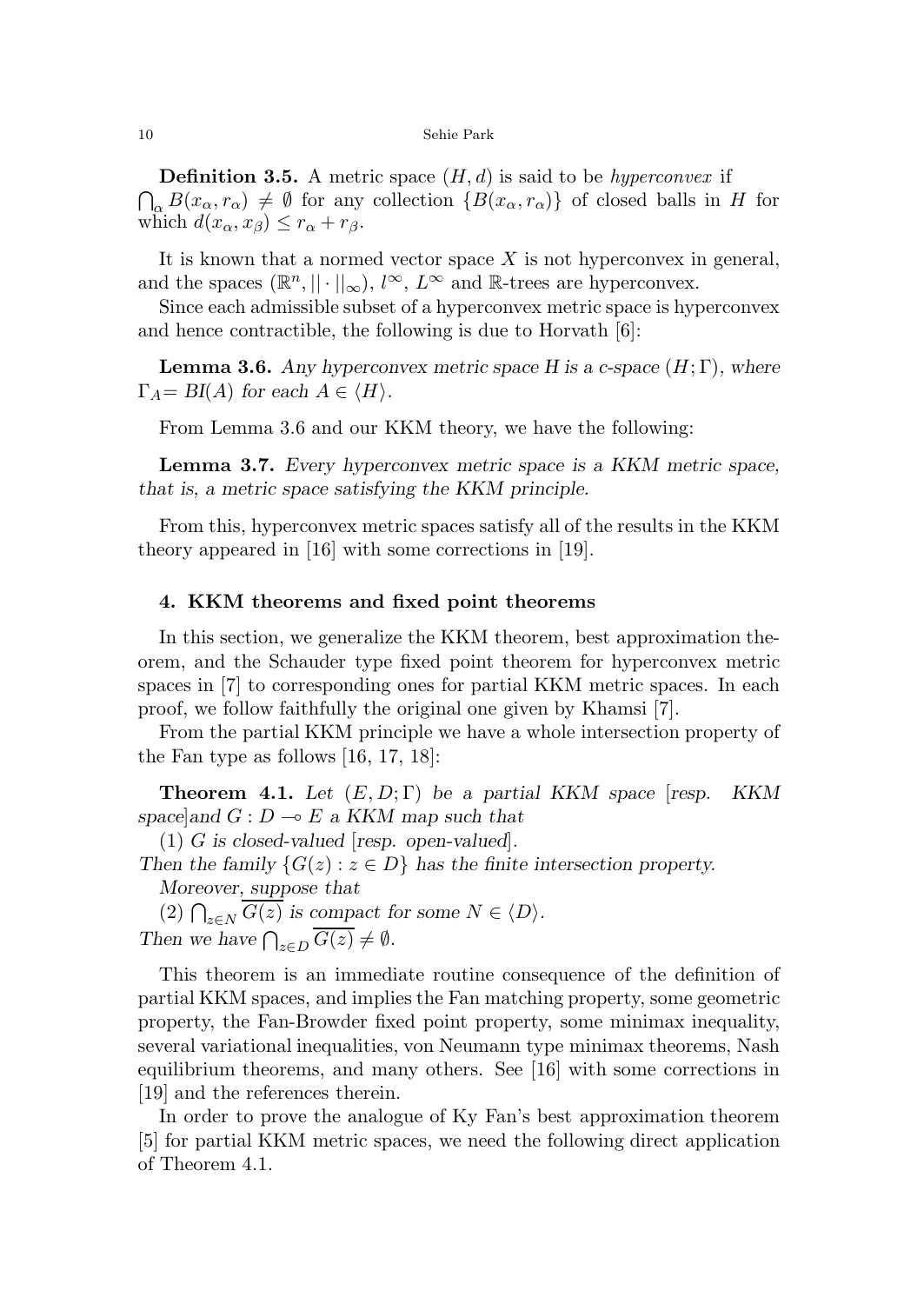**Theorem 4.2.** Let  $(M, d) = (M, X; \Gamma)$  be a partial KKM metric space where  $X \subset M$  is a compact subadmissible subset. Let  $f : X \to M$  be continuous. Then there exists  $y_0 \in X$  such that

$$
d(y_0, f(y_0)) = \min_{x \in X} d(x, f(y_0)).
$$

**Proof.** Consider the map  $G: X \to M$  defined by

$$
G(x) := \{ y \in M : d(y, f(y)) \le d(x, f(y)) \}.
$$

Since f is continuous,  $G(x)$  is closed for any  $x \in X$ . We claim that G is a KKM map on the partial KKM metric space. Indeed, assume not. Then there exist  $A = \{x_1, \ldots, x_n\} \in \langle X \rangle$  and  $y \in \text{BI}(A)$  such that  $y \notin G(A)$ . This clearly implies

$$
d(x_i, f(y)) < d(y, f(y))
$$
 for  $i = 1, ..., n$ .

Let  $\varepsilon > 0$  such that  $d(x_i, f(y)) \leq d(y, f(y)) - \varepsilon$  for each i. Hence  $x_i \in$  $B(f(y), d(y, f(y))-\varepsilon)$  for each i. Therefore, we have  $B(I(A) \subset B(f(y), d(y, f(y)))$  $-\varepsilon$ ), which implies  $y \in B(f(y), d(y, f(y)) - \varepsilon)$ . Clearly this gets us our contradiction which completes the proof of our claim. By the compactness of X, we deduce that  $G(x)$  is compact for any  $x \in X$ . Therefore, there exists  $y_0 \in \bigcap_{x \in X} G(x)$ . This clearly implies  $d(y_0, f(y_0)) \leq d(x, f(y_0))$  for any  $x \in X$  which implies  $d(y_0, f(y_0)) = \min_{x \in X} d(x, f(y_0))$  and the proof is complete.

Note that Theorem 4.2 reduces to [7, Lemma 4] when  $(M, d) = (M; \Gamma)$  is a hyperconvex metric space. We followed Khamsi's proof faithfully.

**Corollary 4.3.** Let  $(M, d)$  be a metrizable topological vector space and X be a compact ball. Let  $f: X \to M$  be continuous. Then there exists  $y_0 \in X$  such that

$$
d(y_0, f(y_0)) = \min_{x \in X} d(x, f(y_0)).
$$

(In particular, if  $f(X) \subset X$ , then  $y_0$  is a fixed point of F.)

**Remark 4.4.** 1. Note that, in Corollary 4.3,  $(M, X; \Gamma)$  is a metric space with  $\Gamma_A := \text{BI}(A) \in \mathcal{A}(M)$  for each  $A \in \langle X \rangle$ , and that  $\text{co}(A) \subset \text{BI}(A)$  where co denotes the convex hull. Since  $(M, X; \text{co})$  is a partial KKM metric space, so is  $(M, X; \Gamma)$ .

2. It is not known yet Corollary 4.3 holds when  $X$  is a compact convex subset of M.

3. Ky Fan [5] deduced the following best approximation theorem from his geometric lemma. Here  $(E, X; \Gamma)$  is an H-space with  $\Gamma_A := \text{co}(A)$  for each  $A \in \langle X \rangle$ .

**Theorem 4.5** ([5]). Let X be a nonempty compact convex set in a normed vector space E. For any continuous map  $f: X \to E$ , there exists a point  $y_0 \in X$  such that

$$
||y_0 - f(y_0)|| = \min_{x \in X} ||x - f(y_0)||.
$$

(In particular, if  $f(X) \subset X$ , then  $y_0$  is a fixed point of F.)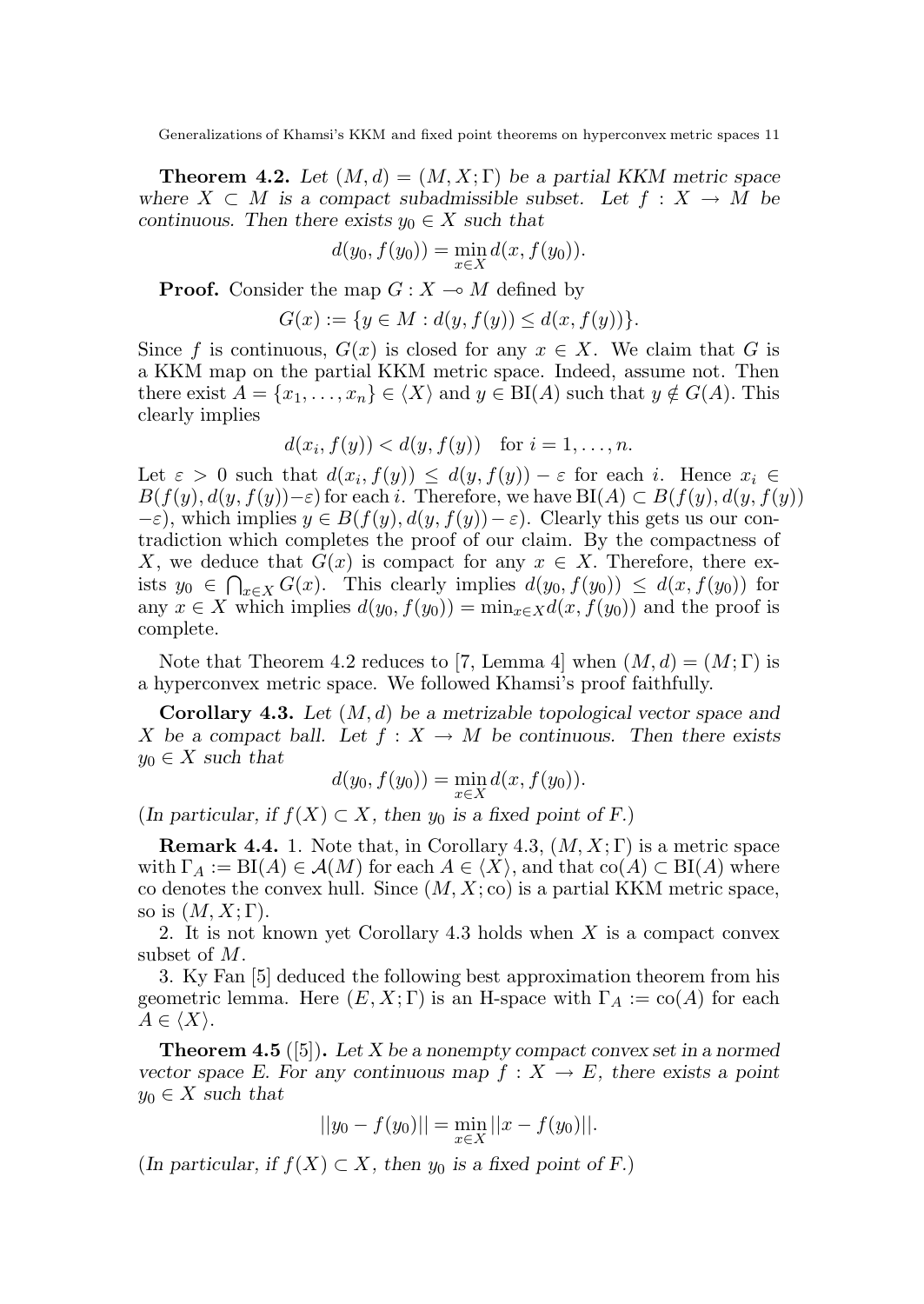#### 12 Sehie Park

Fan [5] also obtained a generalization of this theorem to locally convex Hausdorff topological vector spaces. These are known as best approximation theorems and applied to obtain generalizations of the Brouwer fixed point theorem and some non-separation theorems on upper demicontinuous multimaps.

Note that Corollary 4.3 is a consequence of Theorem 4.5 when  $M$  is a normed vector space, and another generalization of the Brouwer fixed point theorem.

We now are ready to state a Fan type fixed point theorem [7] in partial KKM metric spaces.

**Theorem 4.6.** Let  $(M, X; \Gamma)$  be a partial KKM metric space where  $X \subset \Gamma$ M is a compact subadmissible subset. Let  $f: X \to M$  be continuous and such that, for every  $x \in X$  with  $x \neq f(x)$ , there exists an  $\alpha \in (0,1)$  such that

$$
(*) \qquad X \cap B(x, \alpha d(x, f(x)) \cap B(f(x), (1 - \alpha)d(x, f(x))) \neq \emptyset.
$$

Then f has a fixed point, i.e.,  $f(y) = y$  for some  $y \in X$ .

Note that the condition  $(*)$  means that a metric convex combination of x and  $f(x)$  belongs to X. In particular, it is satisfied if  $f: X \to X$ .

**Proof.** By the previous Theorem 4.2, there exists  $y_0 \in X$  such that

$$
d(y_0, f(y_0)) = \inf_{x \in X} d(x, f(y_0)).
$$

We claim that such an element  $y_0$  is a fixed point of f. Indeed, assume not, i.e.,  $y_0 \neq f(y_0)$ . Then our assumption on X implies the existence of an  $\alpha \in (0,1)$  such that

$$
X \cap B(y_0, \alpha d(y_0, f(y_0)) \cap B(f(y_0), (1-\alpha)d(y_0, f(y_0)) \neq \emptyset.
$$

Let x be an element of the nonempty left-hand side. Then  $d(x, f(y_0)) =$  $(1 - \alpha)d(y_0, f(y_0))$ . Since  $d(y_0, f(y_0)) \leq d(x, f(y_0))$ , we clearly get a contradiction. This completes our proof.

Corollary 4.7. Any continuous self-map of a compact subadmissible subset X of a partial KKM metric space has a fixed point.

**Remark 4.8.** 1. Note that Theorem 4.6 generalizes [7, Theorem 6] where  $(M, d) = (M; \Gamma)$  is a hyperconvex metric space and X is admissible. We followed Khamsi's proof faithfully.

2. Khamsi noted that his Theorem 6 can be easily extended to a class of subsets other than admissible ones, i.e., we may relax this assumption by a kind of metric convexity. Note that by using the extension properties of hyperconvex metric spaces, one can easily derive this conclusion via the Schauder theorem.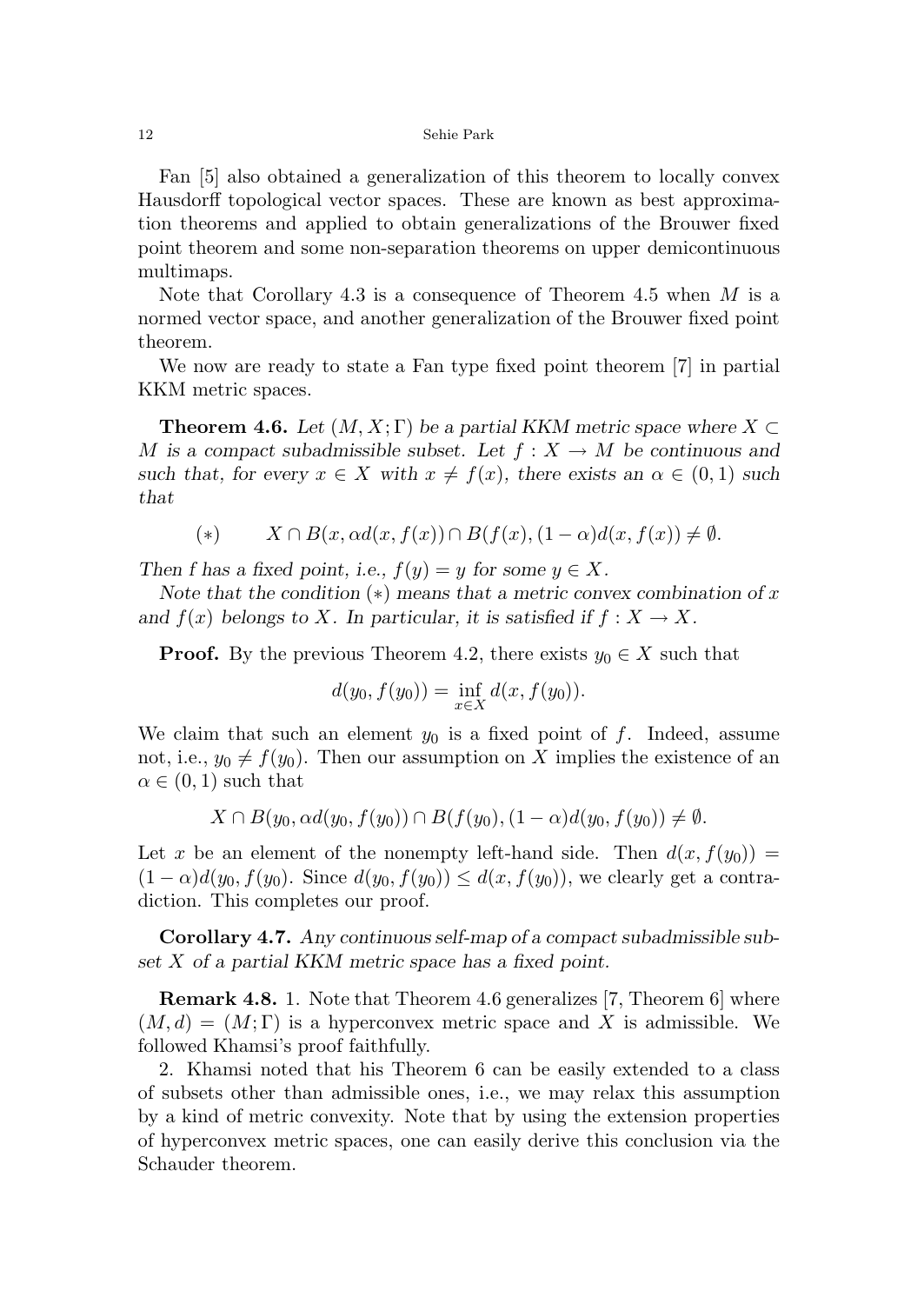#### 5. Comments on Khamsi's KKM theorem

The following is due to Khamsi [7] and Yuan [21]:

**Definition 5.1.** Let  $(M, d)$  be a metric space. A subset  $S \subset M$  is said to be finitely metrically closed [resp. finitely metrically open] if for each  $F \in \mathcal{A}(M)$ , the set  $F \cap S = \text{BI}(F) \cap S$  is closed [resp. open]. Note that  $B(F)$  is always defined and belongs to  $\mathcal{A}(M)$ . Thus if S is closed [resp. open] in  $M$ , it is obviously finitely metrically closed [resp. open].

The following is due to Khamsi [7] and Yuan [21]:

**Theorem 5.2** (KKM-Map Principle). Let H be a hyperconvex metric space, X an arbitrary subset of H, and  $G: X \rightarrow H$  a KKM map such that each  $G(x)$  is finitely metrically closed [resp. finitely metrically open]. Then the family  $\{G(x): x \in X\}$  has the finite intersection property.

This shows that any hyperconvex metric space having *finitely metric* topology is a KKM space. Hence such space satisfies all results in [16].

In view of Theorem 4.1, we have the following due to Khamsi [7, Theorem 4]:

**Theorem 5.3.** Let H be a hyperconvex metric space and  $X \subset H$  and arbitrary subset. Let  $G: X \to H$  be a KKM map such that  $G(x)$  is closed for any  $x \in X$  and  $G(x_0)$  is compact for some  $x_0 \in X$ . Then we have

$$
\bigcap_{x \in X} G(x) \neq \emptyset.
$$

Note that  $H$  can have the finitely metric topology. Therefore it is natural, but not practical, to assume that every hyperconvex metric space has the finitely metric topology. This assumption simplifies the texts of [9, 21, 22].

Khamsi [7] noted that the compactness assumption of  $G(x_0)$  in the above Theorem 5.3 may be a stronger one. We can still reach the conclusion if one involves an auxiliary multimap and a suitable topology on H such as the ball topology, for example.

**Theorem 5.4.** Let E be a partial KKM space and D an arbitrary nonempty set. Let  $G : D \multimap E$  be a KKM map. Assume there is a multimap  $K : D \multimap E$  such that  $G(x) \subset K(x)$  for every  $x \in D$  and

$$
\bigcap_{x \in D} K(x) = \bigcap_{x \in D} G(x).
$$

If there is some topology on E such that each  $K(x)$  is compact, then

$$
\bigcap_{x \in X} G(x) \neq \emptyset.
$$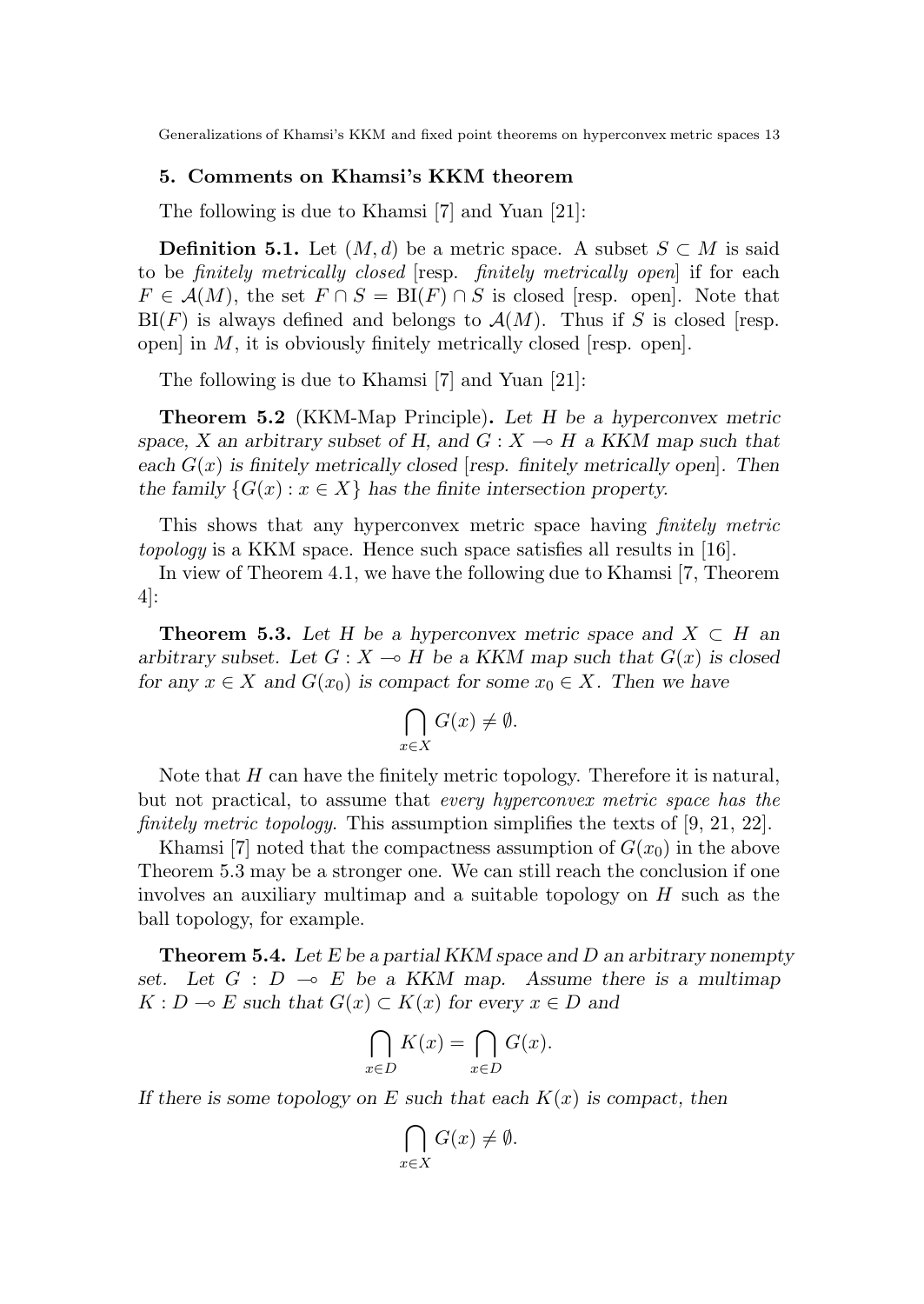#### 14 Sehie Park

The proof is obvious. This reduces to [7, Theorem 5] when  $E$  is hyperconvex.

Competing interests. The author declares that he has no competing interests.

### References

- [1] N. Aronszajn and P. Panitchpakdi, Extensions of uniformly continuous transformations and hyperconvex metric spaces, Pacific J. Math. 6 (1956), 405–439
- [2] C. Bardaro and R. Ceppitelli, Some further generalizations of Knaster-Kuratowski-Mazurkiewicz theorem and minimax inequalities, J. Math. Anal. Appl. 132 (1988), 484–490.
- [3] C.-M. Chen, *KKM property and fixed point theorems in metric spaces*, J. Math. Anal. Appl. 323 (2006), 1231–1237.
- [4] C.-M. Chen and T.-H. Chang, Some results for the family  $2-gKKM(X,Y)$  and the Φ-mapping in hyperconvex metric spaces, Nonlinear Anal. 69 (2008), 2533–2540.
- [5] Ky Fan, A generalization of Tychonoff's fixed point theorem, Math. Ann. 142 (1961), 305–310.
- [6] C. D. Horvath, Extension and selection theorems in topological spaces with a generalized convexity structure, Ann. Fac. Sci. Toulouse 2 (1993), 253–269.
- [7] M. A. Khamsi, KKM and Ky Fan theorems in hyperconvex metric spaces, J. Math. Anal. Appl. 204 (1996), 298–306.
- [8] M. A. Khamsi and N. Hussain, KKM mappings in metric type spaces, Nonlinear Anal. 73 (2010), 3123–3129. doi:10.1016/j.na.2010.06.084.
- [9] W. A. Kirk, B. Sims, and G. X.-Z. Yuan, The Knaster–Kuratowski and Mazurkiewicz theory in hyperconvex metric spaces and some of its applications, Nonlinear Anal. 39 (2000), 611–627.
- [10] S. Park, On generalizations of the KKM principle on abstract convex spaces, Nonlinear Anal. Forum 11 (2006), 67–77.
- [11] , Various subclasses of abstract convex spaces for the KKM theory, Proc. Nat. Inst. Math. Sci. 2(4) (2007), 35–47.
- [12] , Elements of the KKM theory on abstract convex spaces, J. Korean Math. Soc. 45(1) (2008), 1–27.
- [13] , New foundations of the KKM theory, J. Nonlinear Convex. Anal.  $9(3)$  (2008), 331–350.
- [14] , Remarks on the partial KKM principle, Nonlinear Anal. Forum 14 (2009), 51–62.
- [15] , Comments on the KKM theory on hyperconvex metric spaces, Tamkang J. Math.  $41(1)$  (2010), 1-14.
- $[16]$  , The KKM principle in abstract convex spaces Equivalent formulations and applications, Nonlinear Anal. 73 (2010), 1028–1042.
- [17]  $\ldots$ , A genesis of general KKM theorems for abstract convex spaces, J. Nonlinear Anal. Optim. 2(1) (2011), 133–146.
- [18] , Remarks on certain coercivity in general KKM theorems, Nonlinear Anal. Forum 16 (2011), 1–10.
- [19] , Review of recent studies on the KKM theory, II, Nonlinear Funct. Anal. Appl. 19(1) (2014), 143–155
- [20] , Evolution of the KKM theory of hyperconvex spaces, J. Nat. Acad. Sci., ROK, Nat. Sci. Ser. 54(2) (2015), 1–28.